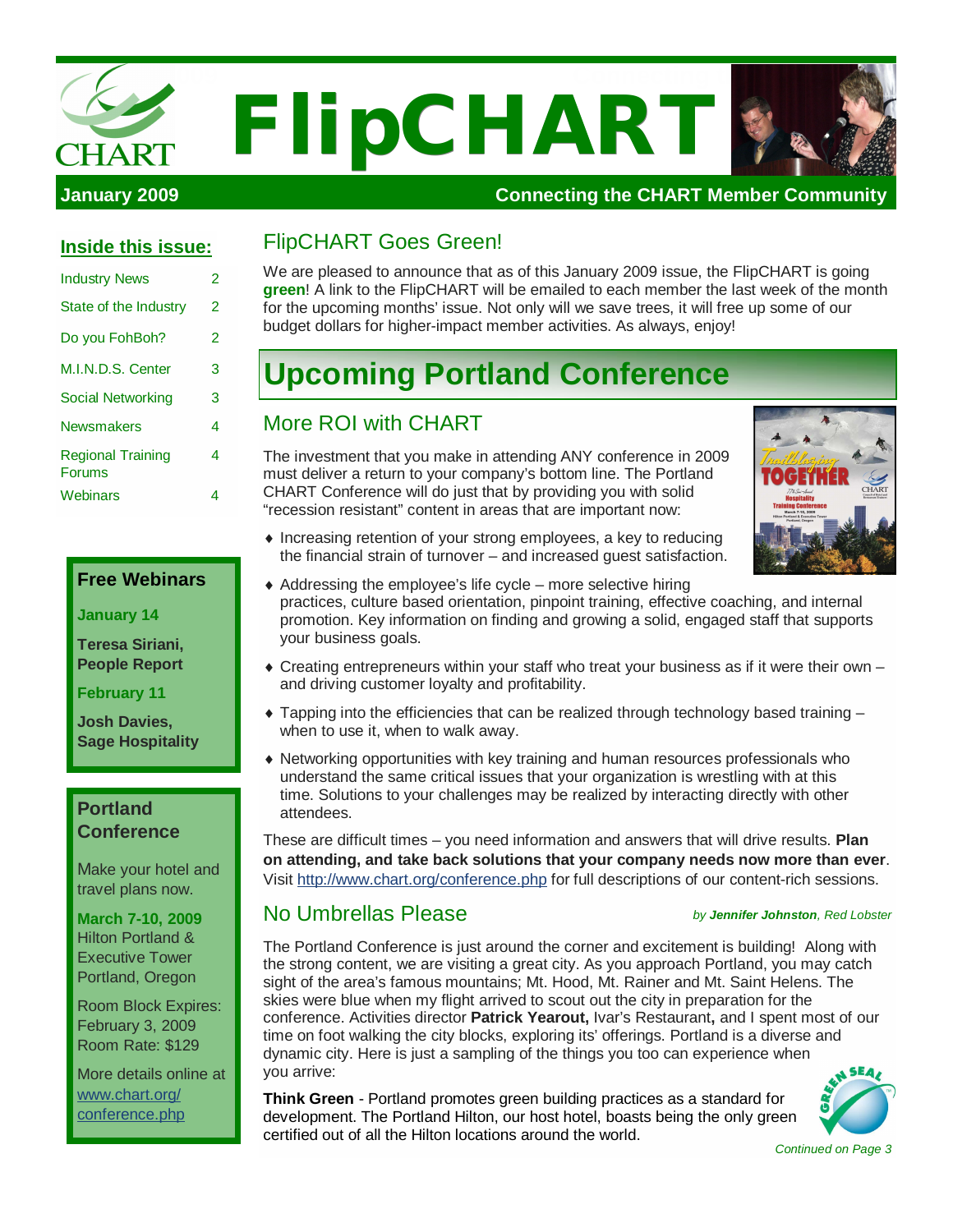# **Industry News**



#### CHART Members Save

CHART members save \$450 on HR in Hospitality™ Conference & Expo, March 17 – 19, 2009 at Disney's Contemporary Resort, Lake Buena Vista, Fla. Use promotional code FCHART when you register at [www.HRinHospitality.com](http://www.HRinHospitality.com) or call 1.800.727.1227 to save.



#### Blogging Opportunity

Do you blog? QSR has decided to open six blogs on their home page in early 2009. This could provide a tremendous increase in awareness for your work and give you a somewhat open forum (about 2-3 posts a week) to discuss those issues which are important to you. You would have to decide if the time commitment of the blog translates into related value on your end since there is no compensation. If this appeals to you, contact Sherri Daye Scott, Editor, QSR Magazine at 919.489.1916, ext. 132 or [sherri@qsrmagazine.com.](mailto:sherri@qsrmagazine.com)

#### **HARVARD<br>BUSINESS** Online Performance Support

Harvard Business School Publishing works with many leading organizations in the hospitality, restaurant and foodservices industries to help address critical issues, from reducing employee turnover to improving customer satisfaction, by helping managers learn key skills and behaviors. CHART and Harvard Business Publishing offers the NRA Solutions Leadership & Management Program, featuring Harvard ManageMentor PLUS®. This online performance support program helps managers develop their employees, solve business problems, and become leaders in their organizations. The program features industry-specific examples and scenarios, along with concepts and tools relating to dozens of core management topics. To learn more, visit: [www.corporatelearning.hbsp.org.](http://www.corporatelearning.hbsp.org.)

Compliments of CHART, you can explore Harvard Manage-Mentor PLUS by linking to <http://elearninghome.hbsp.org.> *(User name: your email address, Password: 'harvard') To purchase this for others in your organization, please contact Harvard Business directly at 800.795.5200 or [corporatelearning@hbsp.harvard.edu](mailto:corporatelearning@hbsp.harvard.edu).*

## Give CHART 15 Minutes, and Help Make History!

Last month, we announced that CHART has partnered with Maritz Research to conduct a groundbreaking **State of Training and Development in the Hospitality Industry Study** that focuses specifically on restaurant and lodging companies. You will be receiving a request via email in about a week or so to complete the online survey. To ensure that we get enough data for significant results, we are asking for **100% eligible member participation**! Thank you in advance for your response!

# **PRESIDENTalks John Isbell**

## Do you FohBoH?

So I finally broke down and opened a Facebook account the other day. I have been fighting that out of nothing but pure laziness, frankly. However, I finally had enough people invite me to look at their pictures that I thought, fine, I'll get it out of the way. Here's what was creepy about that (other than some of the disturbing Facebook pictures people sent me) - I got emails from my LinkedIn, FohBoH, Classmates, Multiply, Reunion, AskMyPeers, and Tagged accounts within 5 minutes of my completing the Facebook setup. As if they all knew that there was "someone else." I actually had IT run a diagnostic on my computer to see if I was bugged!

This whole experience got me thinking. No matter how much technology takes over our life – there is still a fundamental need to connect with our fellow human beings. Social networking is one of the hottest topics around because it's so easy to go through an entire day without seeing anyone! I can do a full day's worth of work and never leave the comforts of my Grinch pajamas. Nor do I have to have a conversation with anyone if I time



my day out just right. But that is no kind of existence for someone who is addicted to people, which most of us are, no matter how much we pretend to loath the general public. Networking brings us together with many people in an effort to connect.

I believe that we, as CHART members, network better than most. We are trainers which means we are mostly outgoing by nature or at least because we have to be due to our career choice. Let's embrace social networking but at the same time – let's not forget that the best kind of networking takes place face to face. At a conference, for example. In Portland. You picking up what I'm putting down? There is a tremendous value in being in the same room with your talented peers, like-minded partners, and expert speakers.

I'll see you in Oregon at our Winter Conference. Now if you'll excuse me – I just saw a funny YouTube video that I have to post on 8 different accounts.

Happy New Year! *John*

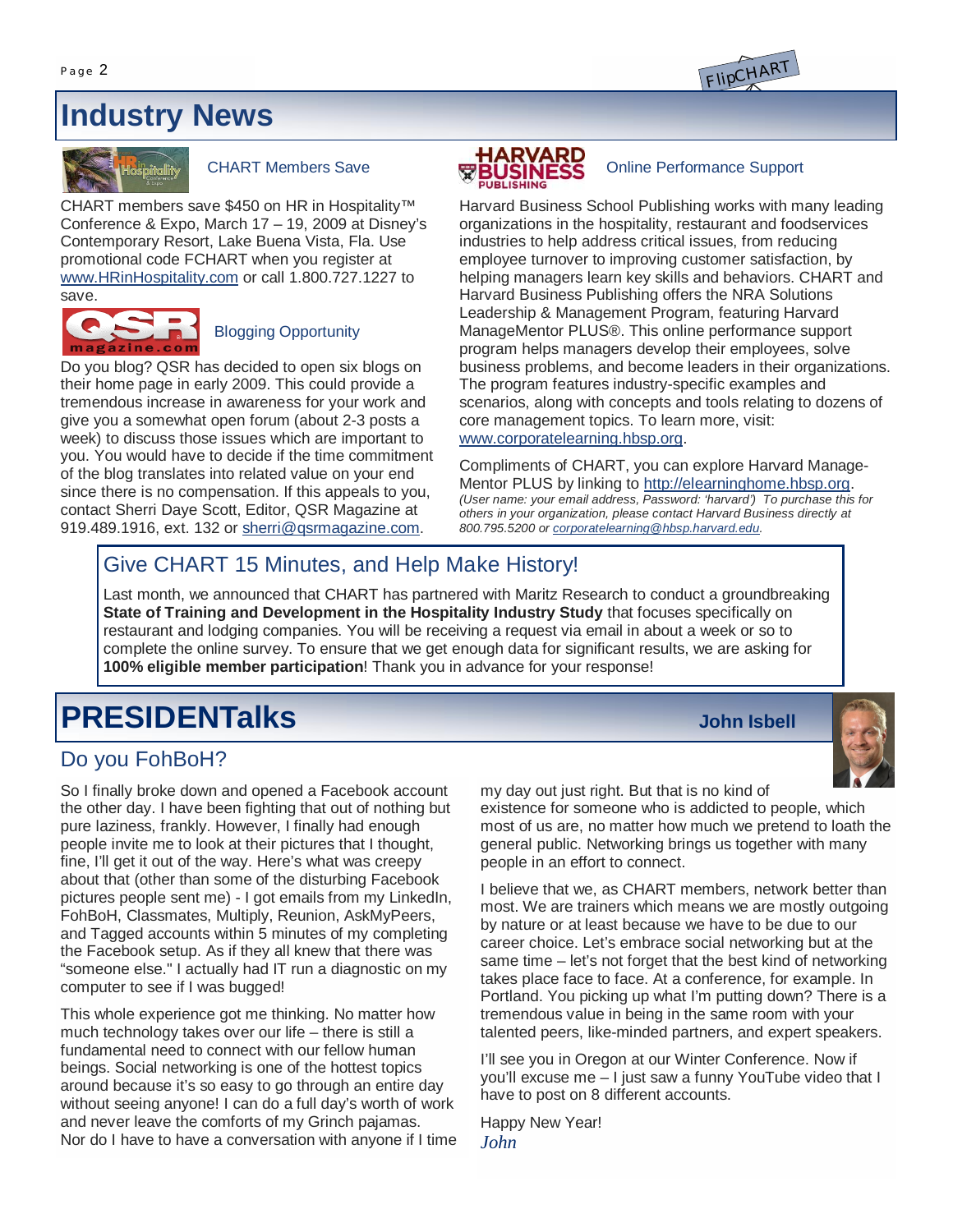# **Upcoming Portland Conference**

## No Umbrella's Please *Continued from Page 1*

FlipCHART

**Diamonds and Pearls** - There is no lack of diverse art in Portland. Many gems can be seen as you walk the streets, from the wall murals to the statues and even in the architecture and sidewalks art abounds. Gems of another sort can be found in the Pearl District, a trendy transfigured warehouse shopping area.

**Bubbles and Bubblers** - April 2008 marked the 96<sup>th</sup> birthday of the Benson Bubblers. Fifty-two of these unique four-bowl drinking fountains can be seen throughout the city. They were designed to provide an alternative drinking source to saloons.

**Animal lovers** - Everyday you have the opportunity to see deer, otters and baby bears around the fountains on both Morrison and Yamhill streets between Fifth and Sixth Avenues.

This is just a preview of the many, many places and experiences offered by this fabulous city. Just bring a raincoat and a hat *(umbrellas identify you as a tourist)* just in case it rains and you're all set for a great visit. We plan to provide great opportunities for you to develop yourself professionally and also learn about this dynamic city personally. See you there.

## Great M.I.N.D.S. Think Alike

Not always true. There are many ways to train within the hospitality industry. Attend the Portland conference and you'll be able to share best practices and learn what is on the mind of others as we all strive for training excellence. The M.I.N.D.S. (Members in Need of Dynamic Sharing) Center returns in Portland. Reserve your place now, you too have the opportunity to share programs and materials you're using that may help strengthen CHART members and the industry. No need to be a mind reader, just come join us at the M.I.N.D.S. Center.

# **Social Networking with CHART**

Social technologies are more than a trend. They are a groundswell movement touching all aspects of personal, educational and business life. The scope and breadth of social networking cuts across cultural, demographic and interest areas, and has changed how we work.

CHART is embracing social technologies, and is shifting resources from traditional to social media. Like everyone else, we are trying to break social media down into bite-sized portions and determine the return on investment and marketing/business benefits.

Online presence happens. For your company AND your own personal brand. It can be overwhelming. As CHART develops its plan around the social media landscape, we will share tips and strategies with you to help you manage your own personal brand, and to help you promote your affiliation with CHART.

Here are a few online "to dos" you can do right away:

1) Blogging is a low-cost and relatively easy way to establish your online presence and share content that promotes your professional expertise. However, it does require a commitment to publish regularly, so time management is key. *See page 2 for QSR blogging opportunity.*

2) In terms of which social networking sites to join, choose only a few. Choose wisely. CHART currently has a CHART Training Group on Fohboh ([www.fohboh.com\)](http://www.fohboh.com), Facebook [\(www.facebook.com](http://www.facebook.com)), and LinkedIn [\(www.linkedin.com\).](http://www.linkedin.com).) They vary in terms of value and activity, but are growing all the time. Like everyone else, we are figuring it out.

3) After you have established an account and completed your profile on social networking sites, you can take it to the next level by promoting your own networks. Don't only join the CHART groups, but consider promoting CHART to others. Share a tip learned from a speaker or invite others to one of our conferences or RTFs. Are you speaking at the conference? Perhaps give a little sneak preview of what you are presenting. Feel free to help others learn about CHART.



*Reserve a spot right away for your company by contacting the CHART office today.*

*by Lisa Marovec, CHART*

## Useful Web Tools

Have you checked out:

[www.gcast.com?](http://www.gcast.com?) It lets you, for free, publish an audio podcast over your telephone and post on the Web.

Another neat site is [www.slideshare.net.](http://www.slideshare.net.)

It is like a YouTube of slideshows, an easy way to share Powerpoints with others.

Let us know your favorites.